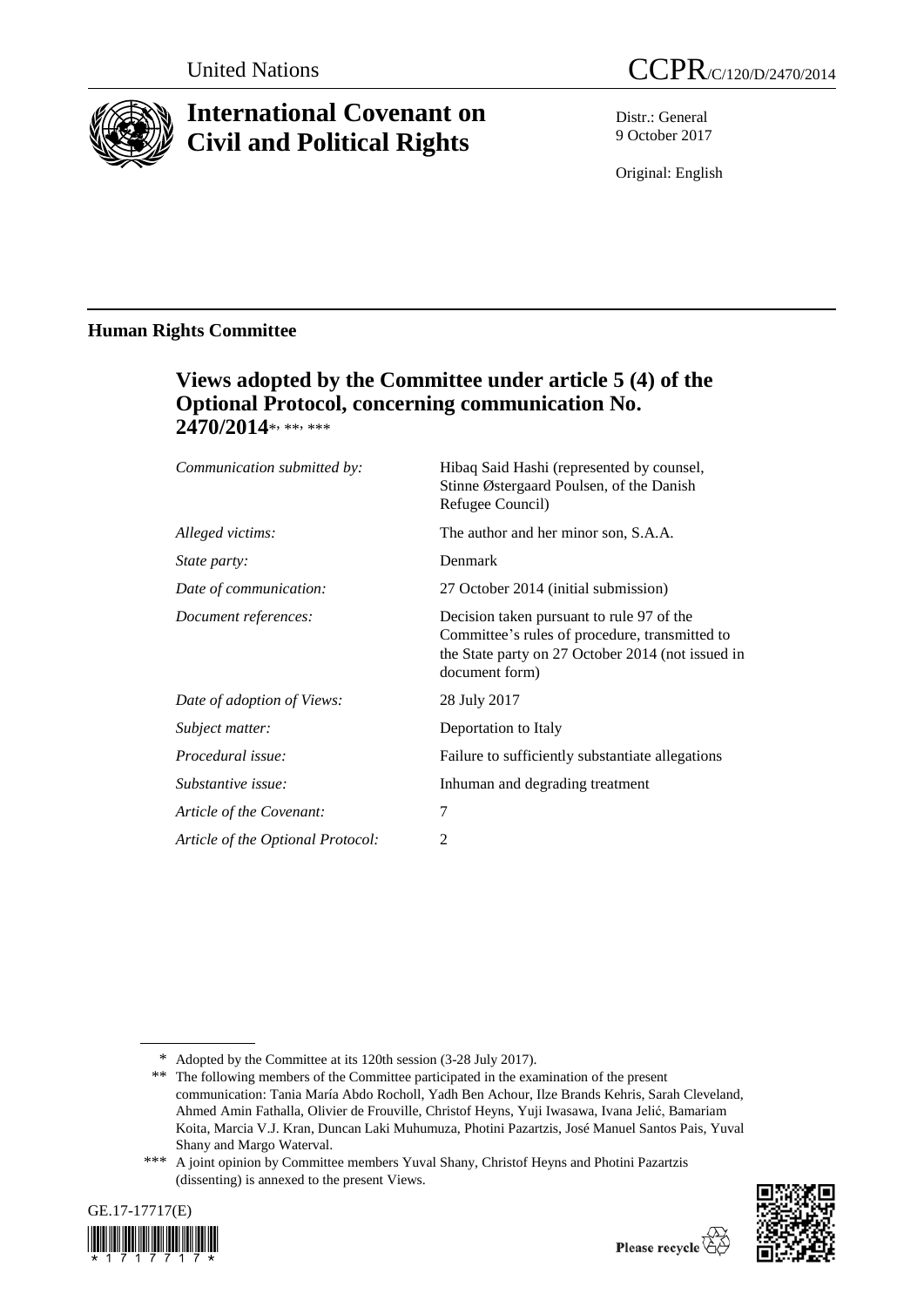1.1 The author of the communication is Hibaq Said Hashi, a national of Somalia born on 1 January 1989. She is making the complaint on behalf of herself and her minor child, S.A.A., born on 18 May 2012 in Sweden. The author claims that if the State party were to forcibly deport her and her son to Italy, it would violate their rights under article 7 of the Covenant. The Optional Protocol entered into force for Denmark on 23 March 1976. The author is represented by counsel.

1.2 On 27 October 2014, pursuant to rule 92 of its rules of procedure, the Committee, acting through its Special Rapporteur on new communications and interim measures, requested the State party not to deport the author and her minor son to Italy while their case was under consideration by the Committee. On 28 October 2014, the Refugee Appeals Board suspended their deportation from the State party until further notice, in compliance with the Committee's request.

1.3 On 28 January and 7 December 2016, the Committee, acting through its Special Rapporteur on new communications and interim measures, denied the State party's request to lift the interim measures.

#### **The facts as submitted by the author**

2.1 The author, originally from Qoryooley in Shabelle Hoose, Somalia, belongs to the Madhiban clan and professes the Muslim faith. She has no schooling and used to work in Somalia painting hands and feet using henna. Her town was dominated for the most part by the Gare and Jidle clans and controlled by Al-Shabaab. After her divorce from her first husband, she became acquainted with her current spouse, whom she married in February 2011. When her current spouse's family learned about her first marriage in May 2011, they reacted violently since they did not accept that her current husband, who belonged to the Hawadle clan, had married someone from a different clan. In addition, her former husband informed Al-Shabaab that, in fact, he and the author had not even divorced and that she had had sexual intercourse with another man. On 2 July 2011, Al-Shabaab contacted the author's father and informed him that the author had had sexual intercourse with another man and that she had to be stoned. On the same day, her father helped her to leave Qoryooley. On 3 July 2011, Al-Shabaab killed the author's father. Her current husband was sentenced to death and the author does not know his whereabouts. She fled Somalia because of her fear of persecution by Al-Shabaab.

2.2 In August 2011, the author arrived in Italy by boat. She was registered on 11 August 2011 and was placed in reception facilities. According to the author, the living conditions in the reception facilities were poor: she slept under a shed roof on a mattress without sheets and had only one meal a day. Aside from the initial registration, she does not remember being interviewed by the Italian police and was not aware that she had a residence permit to live in Italy (see paragraph 2.6 below). At some point, she became pregnant and started bleeding and feeling sick. The author claims that, although the summary of the interview with the police, as reflected in the Refugee Appeals Board's decision of 13 January 2014, indicates that she was hospitalized, this was not the case. She was informed that she could not go to a hospital nor see a doctor. She was then attended to by a nurse, who confirmed that her fetus was alive, but she did not receive any particular care. Sometimes she did not eat as she was too weak to stand in line for the daily meal.

2.3 In March 2012, the author felt better, but still faced difficulties in getting food and access to basic sanitary facilities. As she found out that access to housing in Italy was very difficult and feared giving birth without access to medical assistance, she travelled to Sweden, where she gave birth to her son on 18 May 2012. The author claims that her minor son was not registered in Italy and does not have an Italian residence permit.

2.4 When the author learned that the Swedish authorities planned to send her back to Italy, she decided to move to Denmark, where she and her son arrived, without valid travel documents, on 1 August 2012. On 2 August 2012, she applied for asylum at the Danish Immigration Service. The author claimed that if she were returned to Somalia she would be persecuted by Al-Shabaab; that her father was killed by this group; and that her current husband was sentenced to death. In addition, during the proceedings, she argued that if she were returned to Italy she would once again experience harsh living conditions and would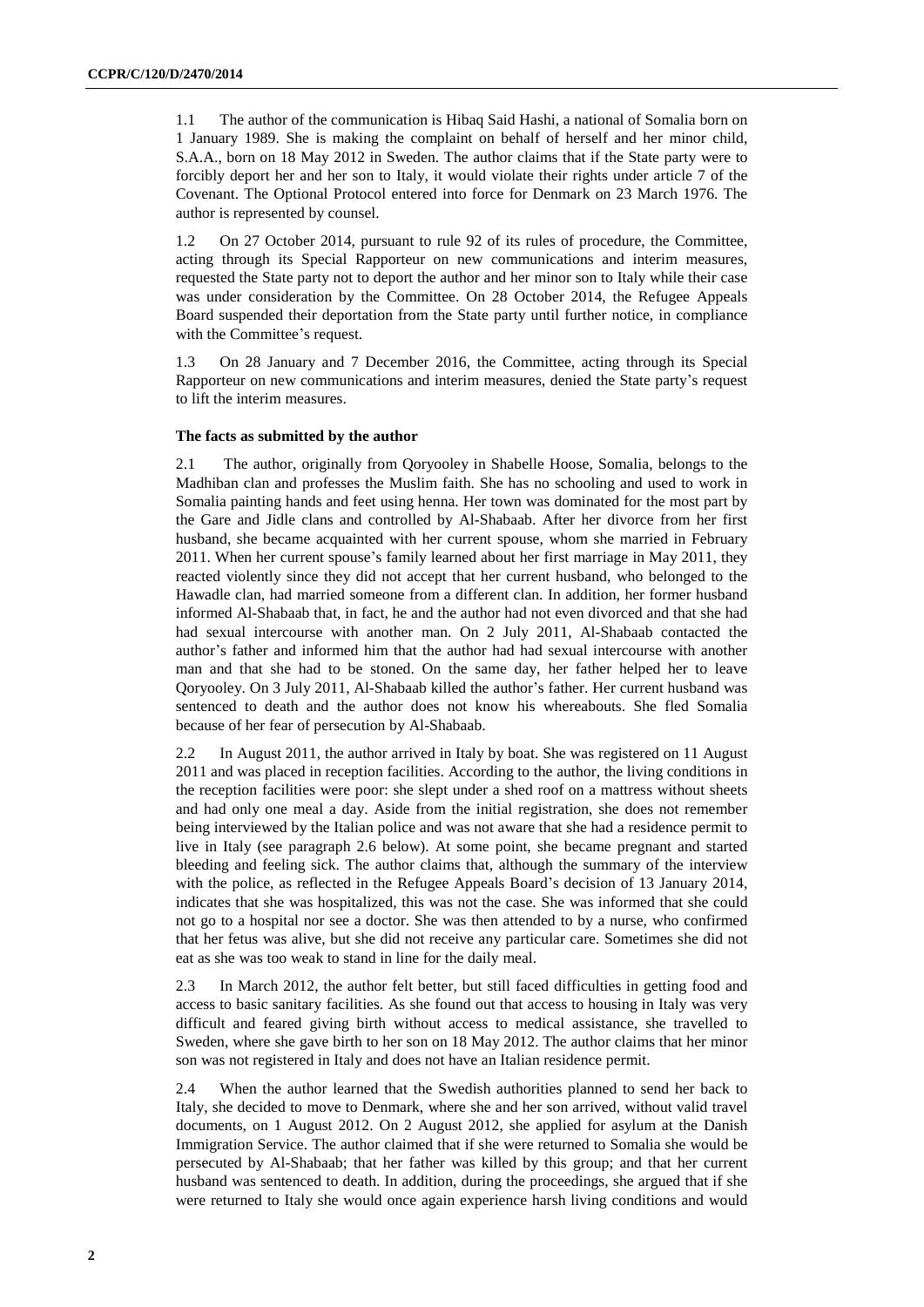not be able to provide for her son's basic needs. She expected to face homelessness and destitution, being entirely dependent on churches for food.

2.5 According to the registration report of 16 August 2012 prepared by the National Aliens Centre of the Danish National Police, the author declared that on her arrival in Italy that she had been hospitalized due to her pregnancy; that she had not asked or applied for asylum in Italy or received a residence permit or any other documents from the authorities; and that in March 2012, she had travelled to Sweden with a counterfeit Italian passport because the living conditions in Italy were not adequate for a pregnant woman. She referred to the poor quality of food, lack of access to water and the fact that she had been left on her own and unable to support herself.

2.6 On 19 March 2013, the Immigration Service requested information from Italy under article 21 of the Dublin Regulation. On 4 June 2013, the Italian authorities informed the Danish Immigration Service that the author had been granted residency in the form of subsidiary protection in Italy until 22 December 2014.

2.7 On 18 November 2013, the author was interviewed by the Immigration Service. According to the report of that interview, the author stated that she was not sure that she had been granted residency in Italy; that she had been given many documents and did not know whether they had included a residence permit; that she had been ill and had been treated at hospital; that she had not been hospitalized, but that a nurse had visited her at home in a rural dwelling where she was living at that time; and that she had left Italy immediately after she had recovered. During the interview, the author was informed that, on 4 June 2013, the Italian authorities had stated that she had been granted subsidiary protection and a residence permit valid until 22 December 2014. She was also informed that, according to the judgment of the European Court of Human Rights in *Samsam Mohammed Hussein and Others v. the Netherlands and Italy*, <sup>1</sup> a person granted subsidiary protection in Italy would be provided with a renewable residence permit with a validity of three years; and that such a permit entitled its holder to, inter alia, a travel document for aliens and the right to work, family reunification, social assistance, health care, social housing and education under Italian national law.<sup>2</sup> The author provided no comment regarding this information. On the same day, the Immigration Service determined that the author was in need of subsidiary protection owing to her situation in Somalia, but that she should be deported to Italy as her fist country of asylum. The author appealed the decision before the Refugee Appeals Board.

2.8 At the hearing before the Board, the author stated that she had lived a difficult life in Italy since, after receiving little food, she had been undernourished, fainted often and almost had a miscarriage. However, no one took her to a hospital. She had complained about those living conditions, without success. Therefore, if she were returned to Italy, her life would be at risk.

2.9 On 13 January 2014, the Board considered that the author fell within the purview of section 7 (2) of the Aliens Act as a result of the persecution by Al-Shabaab<sup>3</sup> and that, consequently, the question was whether Italy could serve as her first country of asylum, in accordance with section 7 (3) of the Aliens Act.<sup>4</sup> The Board referred to the decision of the European Court in *Samsam Mohammed Hussein and Others v. the Netherlands and Italy*<sup>5</sup> and found that it could not be accepted as fact that the author would have starved to death if she had stayed in Italy; that the author would be protected against refoulement on her return to Italy, where she had been granted temporary residence until the end of 2014; and that the

<sup>&</sup>lt;sup>1</sup> Application No. 27725/10, decision of 2 April 2013.

<sup>2</sup> The Board's decision of 13 January 2014 refers to the decision of the European Court in *Samsam Mohammed Hussein and Others v. the Netherlands and Italy*, paras. 37-39.

<sup>3</sup> Section 7 (2) establishes: "Upon application, a residence permit will be issued to an alien if the alien risks the death penalty or being subjected to torture or inhuman or degrading treatment or punishment in case of return to his country of origin."

<sup>4</sup> Section 7 (3) establishes: "A residence permit under subsections (1) and (2) may be refused if the alien has already obtained protection in another country, or if the alien has close ties with another country where the alien must be deemed able to obtain protection."

<sup>5</sup> See paragraph 38 of the decision.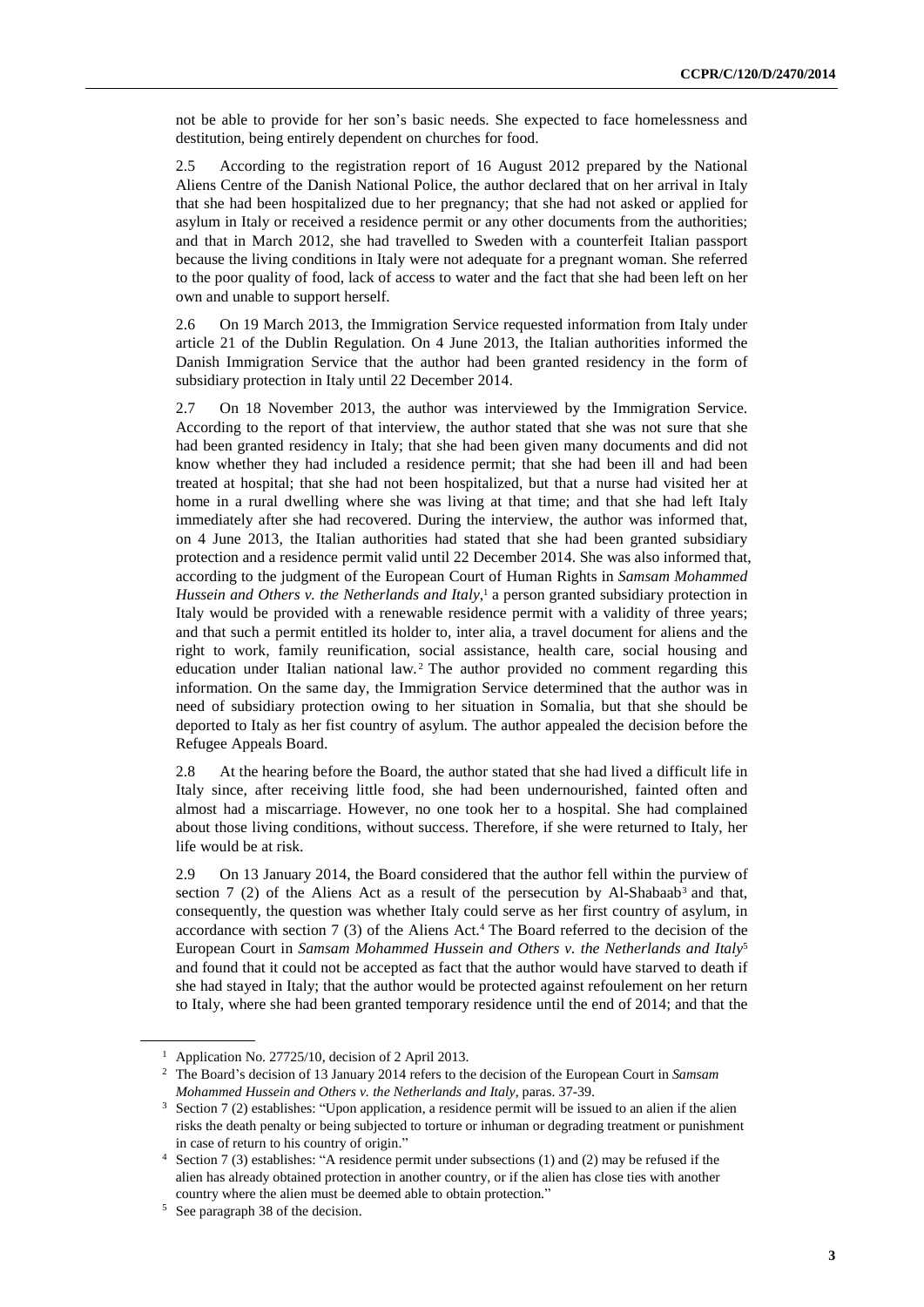financial and social conditions offered to her would be adequate for Italy to serve as her first country of asylum, with reference to section 7 (3) of the Aliens Act. Accordingly, the Board ordered the author to leave Denmark with her son within 15 days.

2.10 The author asserts that she has exhausted all domestic remedies in Denmark as the Board's decision is final and cannot be appealed in the Danish courts.

#### **The complaint**

3.1 The author submits that by forcibly returning her and her son to Italy, the State party would violate their rights under article  $7$  of the Covenant.<sup>6</sup> Due to shortcomings concerning the reception conditions for asylum seekers and refugees with temporary residence permits in Italy, she and, in particular, her minor son would be at risk of inhuman and degrading treatment; they would be destitute with no access to housing, food or health assistance. In this connection, she refers to the experience that she went through in Italy prior to her departure and points out that, despite her pregnancy, she was not able to find sufficient medical assistance, adequate housing nor any durable humanitarian solution. If deported, she would no longer be eligible for housing in a reception centre. Under those circumstances, her deportation would be contrary to the best interests of her child.

3.2 As regards the principle of first country of asylum, the author refers to the Office of the United Nations High Commissioner for Refugees (UNHCR) Executive Committee conclusion No. 58 (XL) (1989) on the problem of refugees and asylum seekers who move in an irregular manner from a country in which they had already found protection, according to which this principle should only be applied if, once returned to their first country of asylum, refugees and asylum seekers are permitted to remain there and be treated in accordance with recognized basic human standards until a durable solution is found for them.

3.3 The Italian reception system for asylum seekers and beneficiaries of international protection is insufficient and does not comply with basic human standards and international obligations regarding protection. According to reports, hundreds of migrants, including asylum seekers, live in abandoned buildings in Rome and have limited access to public services.<sup>7</sup> Due to the lack of reception facilities and housing, many asylum seekers and refugees in Italy live on the streets and only occasionally receive food or shelter from churches and non-governmental organizations. Returnees who were granted international protection and benefited from the reception system when they first arrived in Italy are not entitled to accommodation in reception centres.<sup>8</sup> The Jesuit Refugee Service, in its annual report for 2013, stated that there was a real problem as regards those who were sent back to Italy and who had already been granted some kind of protection. If someone voluntarily leaves one of the accommodation centres that are available upon arrival before the established time, they are no longer entitled to such accommodation. <sup>9</sup> Most of those occupying abandoned buildings in Rome fall into this category. The findings show that the lack of places to stay is a significant problem, especially for returnees who, in most cases, benefit from international or humanitarian protection.

#### **State party's observations on admissibility and the merits**

4.1 On 27 April 2015, the State party provided observations on the admissibility and merits of the communication. The State party considers that the author has failed to

<sup>6</sup> See *M.S.S. v. Belgium and Greece* (application No. 30696/09), judgment of 15 December 2010; and *Samsam Mohammad Hussein and Others v. the Netherlands and Italy*.

<sup>7</sup> See United States of America, Department of State, *2012 Country Reports on Human Rights Practices — Italy* (Washington, D.C., 19 April 2013).

<sup>8</sup> See Swiss Refugee Council, *Reception Conditions in Italy: Report on the Current Situation of Asylum Seekers and Beneficiaries of Protection, in Particular Dublin Returnees, in Italy* (Berne, August 2016); Asylum Information Database, "National country report: Italy" (May 2013); and European Council on Refugees and Exiles, "Dublin II Regulation: national report, European network for technical cooperation of the application of the Dublin II Regulation — Italy" (December 2012).

<sup>9</sup> Jesuit Refugee Service, *Protection Interrupted — The Dublin Regulation's Impact on Asylum Seekers' Protection* (Brussels, June 2013), pp. 152 and 161.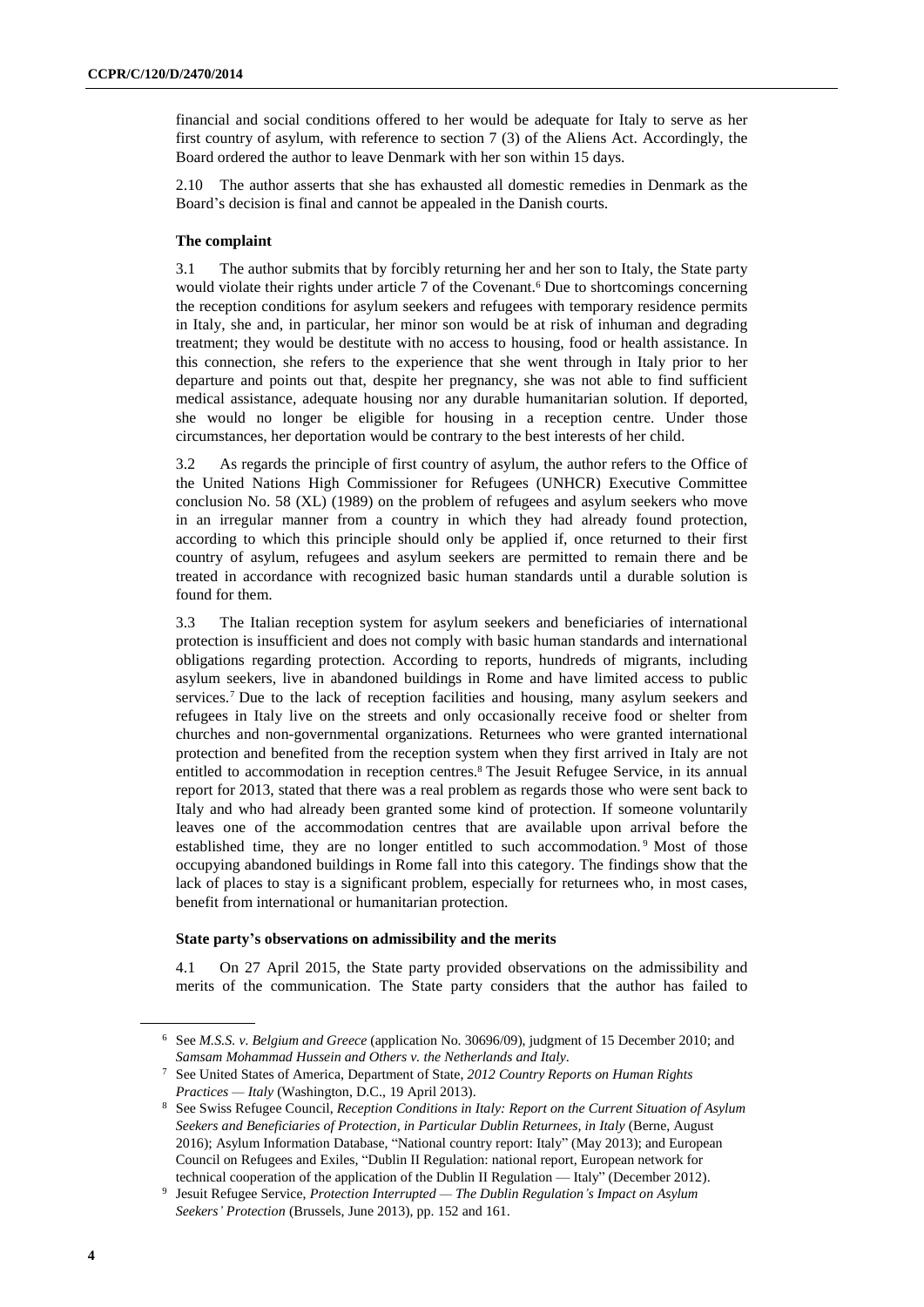establish a prima facie case for the admissibility of her allegations under article 7 of the Covenant. There are no substantial grounds for believing that she and her son risk being subjected to torture or to cruel, inhuman or degrading treatment if returned to Italy, and therefore the communication is manifestly ill-founded and should be declared inadmissible. Should the Committee be of the view that the author's allegations are admissible, the State party maintains that article 7 of the Covenant would not be violated if the author and her minor son are returned to Italy.

4.2 The State party describes the structure, composition and functioning of the Board and the legislation applying to cases related to the Dublin Regulation.<sup>10</sup>

4.3 The author did not produce any essential new information about her case before the Committee beyond that already relied upon in connection with her asylum proceedings. The State party considers that the information provided was thoroughly reviewed by the Board in its decision of 13 January 2014. The Board found that the author fell within the purview of section 7 (2) of the Aliens Act. However, since she had previously been granted subsidiary protection in Italy, she could return and stay there lawfully with her child. Italy is considered the first country of asylum, which justifies the refusal of the Danish authorities to grant them asylum, in accordance with section 7 (3) of the Aliens Act.

4.4 When applying the principle of first country of asylum, the Board requires, at a minimum, that the asylum seeker is protected against refoulement and that he or she is able to legally enter and take up lawful residence in that country. Such protection includes certain social and economic elements, as asylum seekers must be treated in accordance with basic human standards and their personal integrity must be protected. The core element of such protection is that a person must enjoy personal safety, both upon entering and while staying in the first country of asylum. However, the State party considers that it is not possible to insist that asylum seekers have exactly the same social and living standards as nationals of the country.

4.5 The State party refers to the decision of inadmissibility of the European Court in *Samsam Mohammed Hussein and Others v. the Netherlands and Italy* on 2 April 2013 concerning the treatment of asylum seekers, persons granted subsidiary protection in Italy and returnees, in accordance with the Dublin Regulation.<sup>11</sup> Taking into account the reports of governmental and non-governmental organizations, the Court considered that "while the general situation and living conditions in Italy of asylum seekers, accepted refugees and aliens who have been granted a residence permit for international protection or humanitarian purposes may disclose some shortcomings … it has not been shown to disclose a systemic failure to provide support or facilities catering for asylum seekers as members of a particularly vulnerable group of people, as was the case in *M.S.S. v. Belgium and Greece*". <sup>12</sup> The Court noted that a person granted subsidiary protection in Italy would be provided with a three-year renewable residence permit that allowed the holder to work, obtain a travel document for aliens, apply for family reunification and benefit from the general schemes for social assistance, health care, social housing and education. Likewise, an alien is able to apply for the renewal of his or her residence permit upon its expiry. The Court found the applicant's allegations manifestly ill-founded and inadmissible and that the applicant could be returned to Italy. With regard to the present case, the State party considers that, although the author has relied on the Court's findings in *M.S.S. v. Belgium* and Greece (2011), its decision in *Samsam Mohammed Hussein and Others v. the Netherlands and Italy* (2013) is more recent and specifically addresses the conditions in Italy. Hence, the State party maintains that, as the Court noted, a person granted subsidiary protection in Italy would be provided with a three-year renewable residence permit that allowed the holder to work, obtain a travel document for aliens, apply for family reunification and benefit from the general schemes for social assistance, health care, social housing and education.

<sup>10</sup> See communication No. 2379/2014, *Ahmed v. Denmark*, Views adopted on 7 July 2016, paras. 4.1- 4.3.

<sup>11</sup> See *Samsam Mohammed Hussein and Others v. the Netherlands and Italy*, paras. 38-39 and 47-48.

<sup>12</sup> Ibid., para. 78.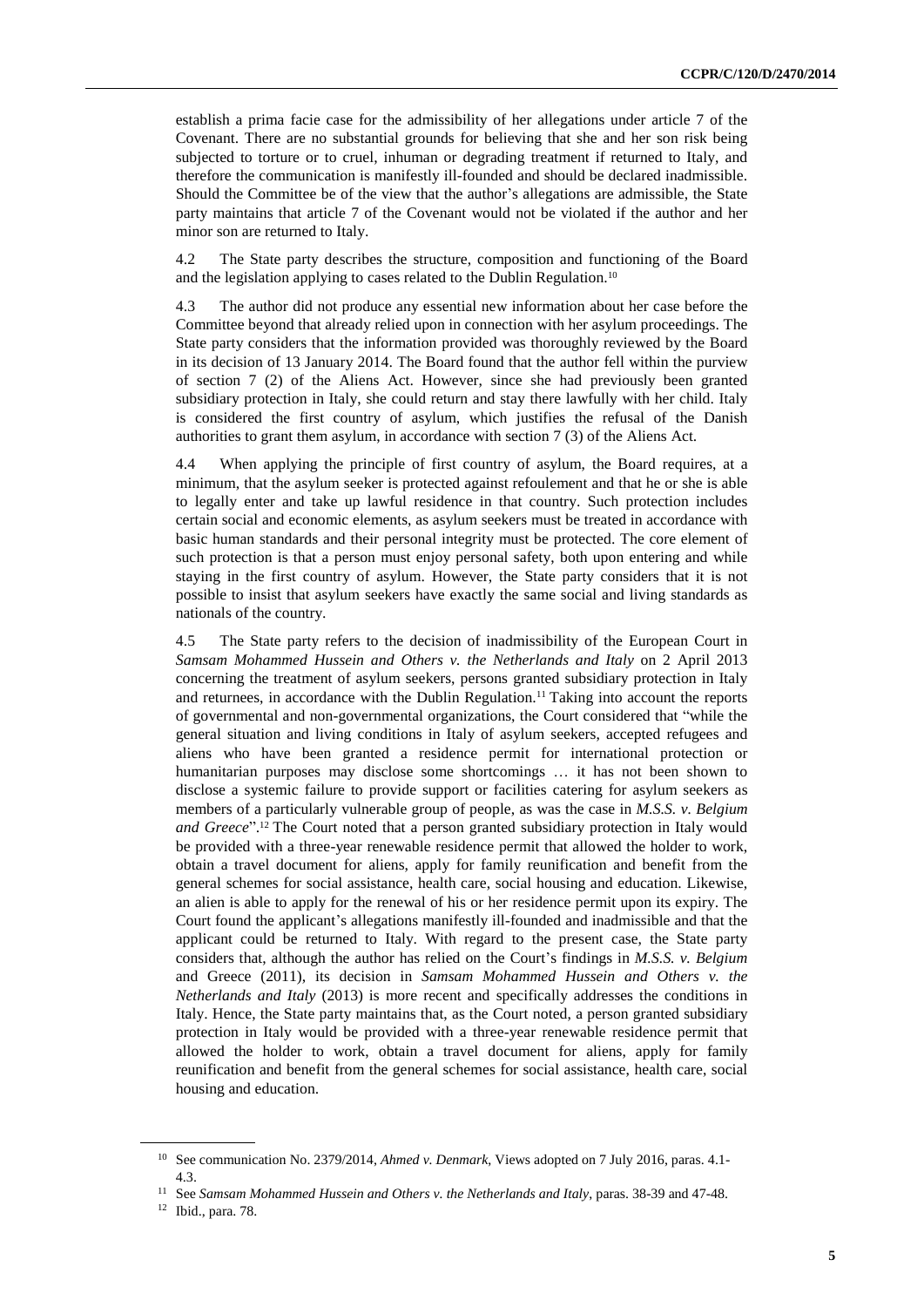4.6 The State party also refers to the 2013 country report on Italy cited by the author prepared as part of the Asylum Information Database project — according to which some asylum seekers who did not have access to asylum centres were obliged to live in "selforganized settlements", which are often overcrowded. The State party submits that the report was updated in December 2013 and that the country report indicates that those were the reception conditions in Italy for asylum seekers and not for aliens who, like the author, had already been issued residence permits. Likewise, the author has mainly referred to reports and other background material concerning reception conditions in Italy that are only relevant to asylum seekers, including returnees to Italy under the Dublin Regulation, and not to persons who have already been granted subsidiary protection in Italy. Furthermore, as compared with the Court's decision in *Samsam Mohammed Hussein and Others v. the Netherlands and Italy*, there is no new information on the general conditions in Italy of persons who have been granted a residence permit.

4.7 The State party refers to another judgment of the Court, *Tarakhel v. Switzerland*, <sup>13</sup> in which the Court found that the return of an Afghan family from Switzerland to Italy would constitute a breach of article 3 of the Convention for the Protection of Human Rights and Fundamental Freedoms (European Convention on Human Rights) (prohibition of inhuman or degrading treatment) if the Swiss authorities were to send the asylum seekers back to Italy under the Dublin Regulation without having first obtained individual guarantees from the Italian authorities that the applicants would be taken in charge in a manner adapted to the age of their children and that the family would be kept together. The State party considers that the judgment rendered in *Tarakhel v. Switzerland* does not deviate from the Court's jurisprudence regarding individuals and families with residence permits for Italy,<sup>14</sup> as it concerns a case involving asylum seekers. It submits that States parties cannot be expected to obtain individual guarantees from the Italian authorities before returning individuals or families in need of protection who have already been granted residence in Italy.

#### **Author's comments on the State party's observations**

5.1 On 15 January 2016, the author submitted her comments on the State party's observations and reiterated her previous remarks about a violation of article 7 of the Covenant. She asserts that the living conditions in Italy for asylum seekers and the beneficiaries of international (subsidiary) protection are similar, since there is no effective integration scheme in place. Asylum seekers and recipients of subsidiary protection thus often face the same severe difficulties in Italy finding basic shelter, access to sanitary facilities and food.<sup>15</sup> The fact that the reports cited in her original communication focus mainly on reception facilities for asylum seekers does not make the information regarding the living conditions for beneficiaries of international protection less valid.

5.2 The author further disputes the interpretation of the jurisprudence of the European Court referred to by the State party. The author contends that the passages highlighted by the State party in the *Samsam Mohammed Hussein and Others v. the Netherlands and Italy* case describe the formal relevant Italian legislation provided by the Italian authorities.<sup>16</sup> However, this information on the reception conditions of asylum seekers and refugees does not correspond to the findings of UNHCR and NGOs.<sup>17</sup>

5.3 Contrary to the State party's interpretation, a more relevant case in the Court's jurisprudence is *Tarakhel v. Switzerland*, given that, as stated above, the living conditions and difficulties in finding shelter, health assistance and food are similar for asylum seekers and persons who have already been granted protection. In *Tarakhel v. Switzerland*, the

<sup>13</sup> Application No. 29217/12, judgment of 4 November 2014.

<sup>14</sup> As established in *Samsam Mohammed Hussein and Others v. the Netherlands and Italy.*

<sup>15</sup> See United States of America, Department of State, *2012 Country Reports on Human Rights Practices — Italy*; Swiss Refugee Council, *Reception Conditions in Italy: Report on the Current Situation of Asylum Seekers and Beneficiaries of Protection, in Particular Dublin Returnees, in Italy*; and Asylum Information Database, "National country report: Italy".

<sup>16</sup> *Samsam Mohammed Hussein and Others v. the Netherlands and Italy*, paras. 38-39.

<sup>17</sup> Ibid., paras. 77-78.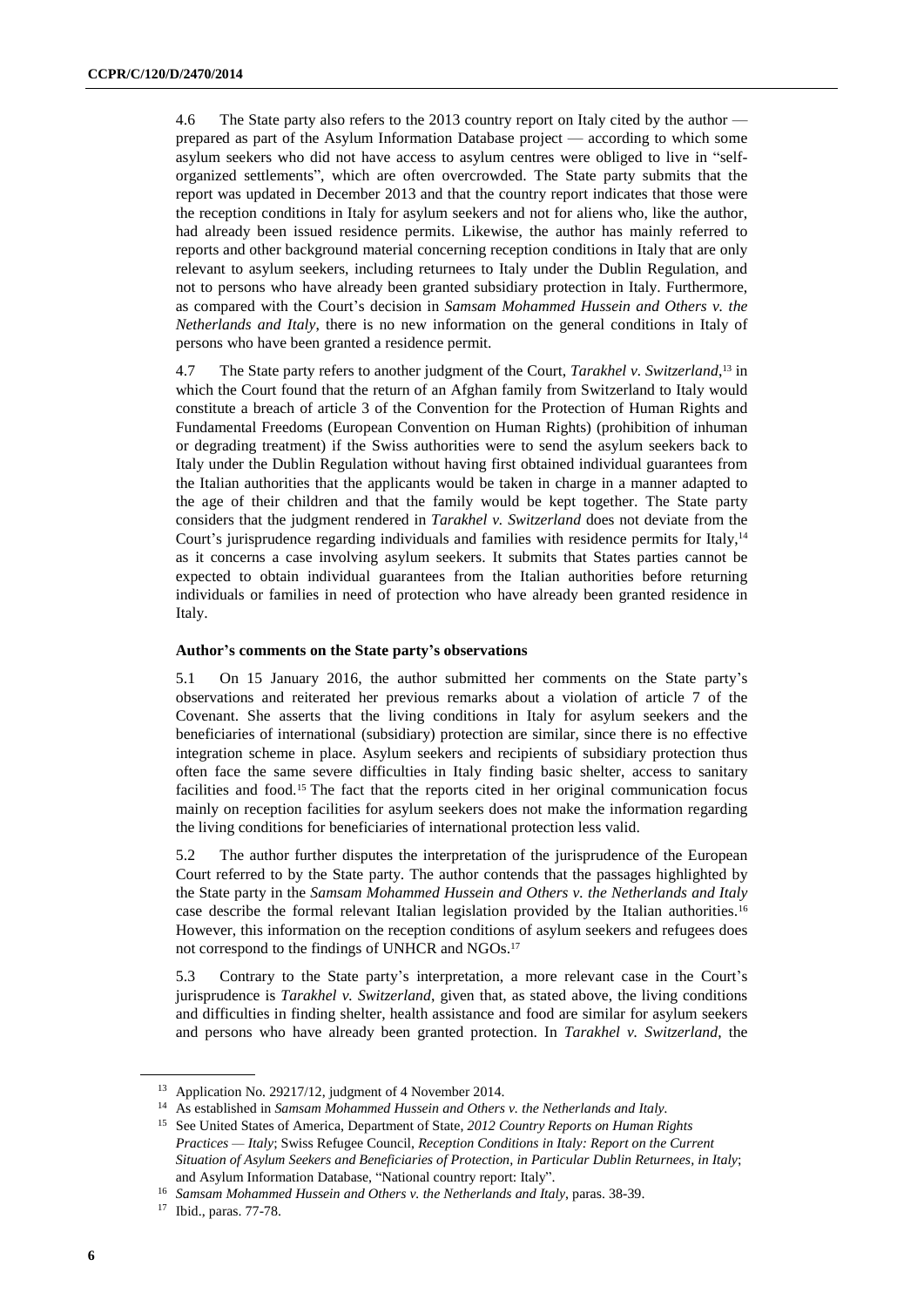Court stated that the presumption that a State participating in the Dublin system will respect the fundamental rights in the European Convention on Human Rights is not irrebuttable. The Court found that, in the current situation in Italy, "the possibility that a significant number of asylum seekers may be left without accommodation or accommodated in overcrowded facilities without any privacy, or even in insalubrious or violent conditions, cannot be dismissed as unfounded". <sup>18</sup> The Court required Switzerland to obtain assurances from its Italian counterparts that the applicants (a family) would be received in facilities and conditions adapted to the age of the children; if such assurances were not made, Switzerland would be in violation of article 3 of the Convention by transferring them to Italy. The judgment in the *Tarakhel v. Switzerland* case seems to indicate that the assumption premise laid out in the decision in *Samsam Mohammed Hussein and Others v. the Netherlands and Italy* can no longer be regarded as sufficient. On the contrary, according to the Court, individual guarantees, especially those against destitution and harsh accommodation conditions for children, are required. The author argues that, in the light of this finding, the harsh conditions faced by recipients of subsidiary protection returning to Italy would fall within the scope of article 3 of the European Convention and article 7 of the Covenant. Accordingly, she reiterates that her and her child's deportation to Italy would constitute a violation of article 7 of the Covenant.<sup>19</sup>

5.4 The author finally points out that returning families who have already been granted international protection might even face greater difficulties in finding shelter, access to sanitary facilities and food than returning asylum seekers, as the latter enjoy a minimum of protection under the Dublin Regulation system and, if fortunate, have access to reception facilities supported by the European Union. Returning families with international protection do not, however, have access to reception facilities and thus face the risk of homelessness immediately upon return, with little prospect of improving their situation due to the malfunctions of the Italian integration scheme for beneficiaries of international protection. In this connection, the author refers to the Committee's Views in the case of *Jasin v. Denmark*, <sup>20</sup> stressing that it is very similar to her case.

#### **Further submissions from the parties**

6.1 On 5 October 2016, the State party reiterated its observations on admissibility and the merits. The State party noted that, according to the Italian authorities' response to its consultation in the summer of 2015, an alien granted residency in Italy with refugee or protection status may apply for the renewal of his or her residence permit on his or her return to Italy, even if the residence permit has expired. The Italian authorities also informed the Danish authorities that, on his or her return to Italy, such an alien must contact the police station that issued the residence permit, which will subsequently forward the request to the proper authority and ask for verification of whether the conditions for renewal are met. The Italian authorities stated that an alien whose residence permit has expired may lawfully enter Italy for the purpose of having it renewed. Against this background, the State party finds that it can be considered a fact that the author, whose residence permit for protection status in Italy has expired, is entitled to enter Italy and apply to renew it.

6.2 The author's claims about her experience in Italy are inconsistent with the background information on Italy available to the Board and the information provided by the author to the Danish National Police and the Immigration Service. According to the country report on Italy, published in December 2015 as part of the Asylum Information Database project (pp. 83 ff), refugees and aliens granted subsidiary protection, as in the author's case, have the same right to medical treatment as Italian nationals. Furthermore, it appears that asylum seekers and beneficiaries of international protection benefit from health services free of charge on the basis of a self-declaration of destitution. It also appears that the right

<sup>18</sup> See *Tarakhel v. Switzerland,* para. 115.

<sup>19</sup> The author quotes the European Court's judgment in *Tarakhel v. Switzerland*, in which it indicated that, if no proper reception facilities adapted to children were available, "the conditions in question would attain the threshold of severity required to come within the scope of the prohibition under Article 3 of the Convention" (para. 119).

<sup>20</sup> Communication No. 2360/2014, *Jasin v. Denmark*, Views adopted on 22 July 2015, paras. 8.8-10.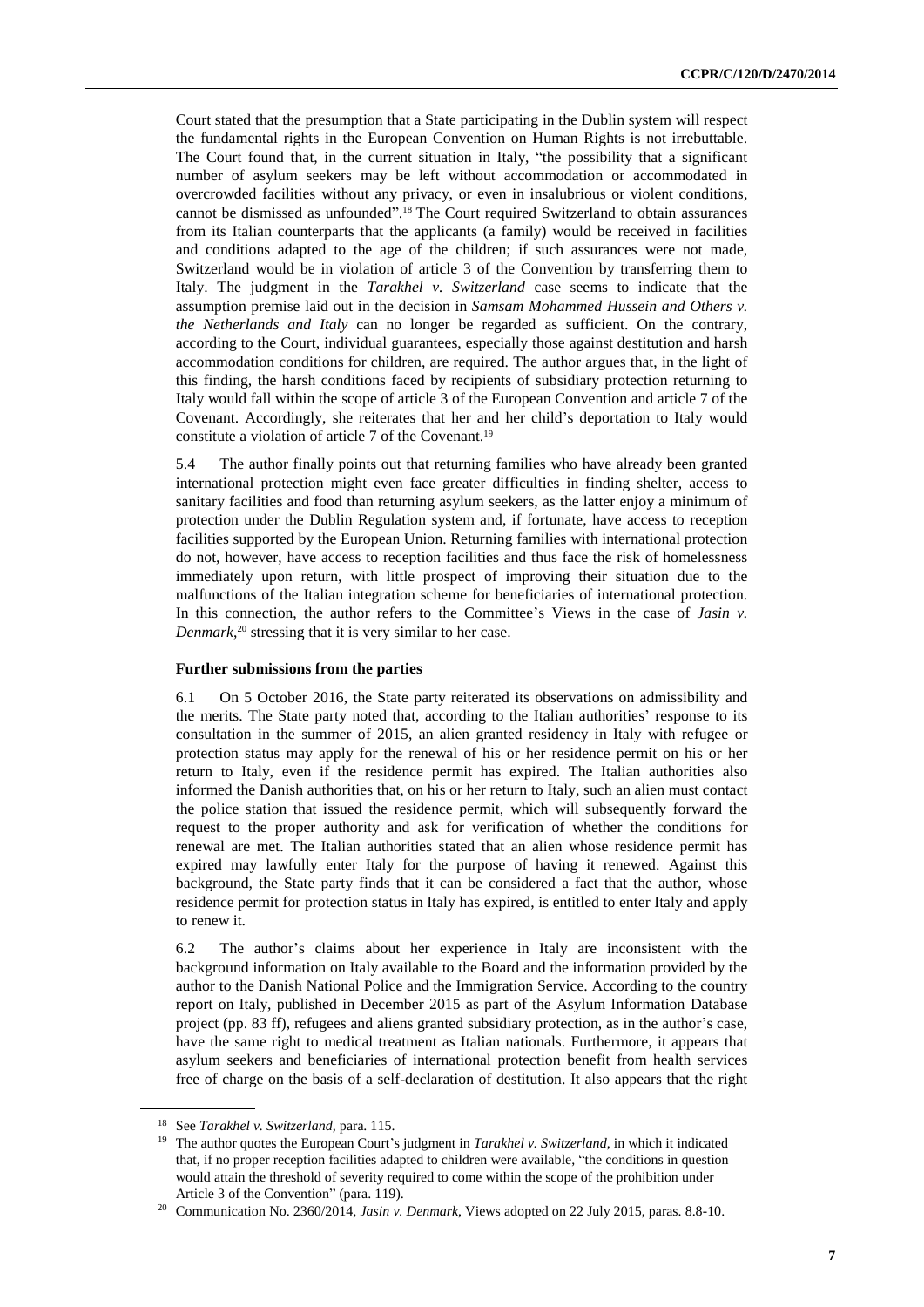to medical assistance is acquired at the moment of registering the asylum request and that this right continues even during the renewal of a stay permit. In addition, it appears from the interview report by the Danish National Police on 16 August 2012 that the author stated that "she had been hospitalized in Italy". According to the report of the interview conducted by the Immigration Service on 18 November 2013, the author provided the following information: "At that time, the applicant had been ill and had been treated at the hospital ... . The applicant stated that she had in fact not been hospitalized, but that a nurse had visited her at home in a rural dwelling that she had lived in at that time. She had also been treated there. The applicant had left Italy right after she had recovered."

6.3 Unlike in *Jasin v. Denmark*, in the present case neither the author nor her son suffers from any diseases requiring medical treatment and no exceptional circumstances exist. The State party's authorities adequately took into account the information provided by the author on her own experience. In the case of *A.A.I. and A.H.A. v. Denmark*, <sup>21</sup> the Committee found the communication inadmissible, as the authors' previous experiences in Italy did not substantiate their claim that, if returned to Italy, they would be at a real risk of cruel, inhuman or degrading treatment. Most recently, the European Court stated in a case concerning the deportation of a single mother and her two minor children to Italy that "the applicant has not demonstrated that her future prospects, if returned to Italy with her children, whether looked at from a material, physical or psychological perspective, disclose a sufficiently real and imminent risk of hardship that is severe enough to fall within the scope of Article 3". 22

7. On 7 October 2016, the author reiterated her previous allegations and argued that she, as single mother with a minor child, will find herself in a similar vulnerable position as the authors and their children in *Jasin v. Denmark* and *Ali and Mohamad v. Denmark*.

#### **Issues and proceedings before the Committee**

#### *Consideration of admissibility*

8.1 Before considering any claim contained in a communication, the Committee must decide, in accordance with article 93 of its rules of procedure, whether the communication is admissible under the Optional Protocol.

8.2 As required under article 5 (2) (a) of the Optional Protocol, the Committee has ascertained that the same matter is not being examined under another procedure of international investigation or settlement.

8.3 The Committee notes the author's claim that she has exhausted all effective domestic remedies available to her. In the absence of any objection by the State party in that connection, the Committee considers that the requirements of article  $5(2)$  (b) of the Optional Protocol have been met.

8.4 The Committee notes the State party's challenge to the admissibility of the communication on the grounds that the author's claim under article 7 of the Covenant is unsubstantiated. The Committee considers, however, that the author has sufficiently substantiated her claims for the purposes of admissibility. Accordingly, the Committee declares the communication admissible insofar as it raises issues under article 7 of the Covenant and proceeds to its consideration of the merits.

#### *Consideration of the merits*

9.1 The Committee has considered the communication in the light of all the information made available to it by the parties, in accordance with article 5 (1) of the Optional Protocol.

9.2 The Committee notes the author's claim that deporting her and her minor son to Italy, based on the principle of first country of asylum according to the Dublin Regulation, would expose them to a risk of irreparable harm, in violation of article 7 of the Covenant. The author bases her arguments on, inter alia: the actual treatment she received in Italy; her

<sup>21</sup> Communication No. 2402/2014, *A.A.I. and A.H.A. v. Denmark,* decision adopted on 29 March 2016.

<sup>22</sup> See *N.A. and Others v. Denmark* (application No. 15636/16), decision of 28 June 2016, para. 32.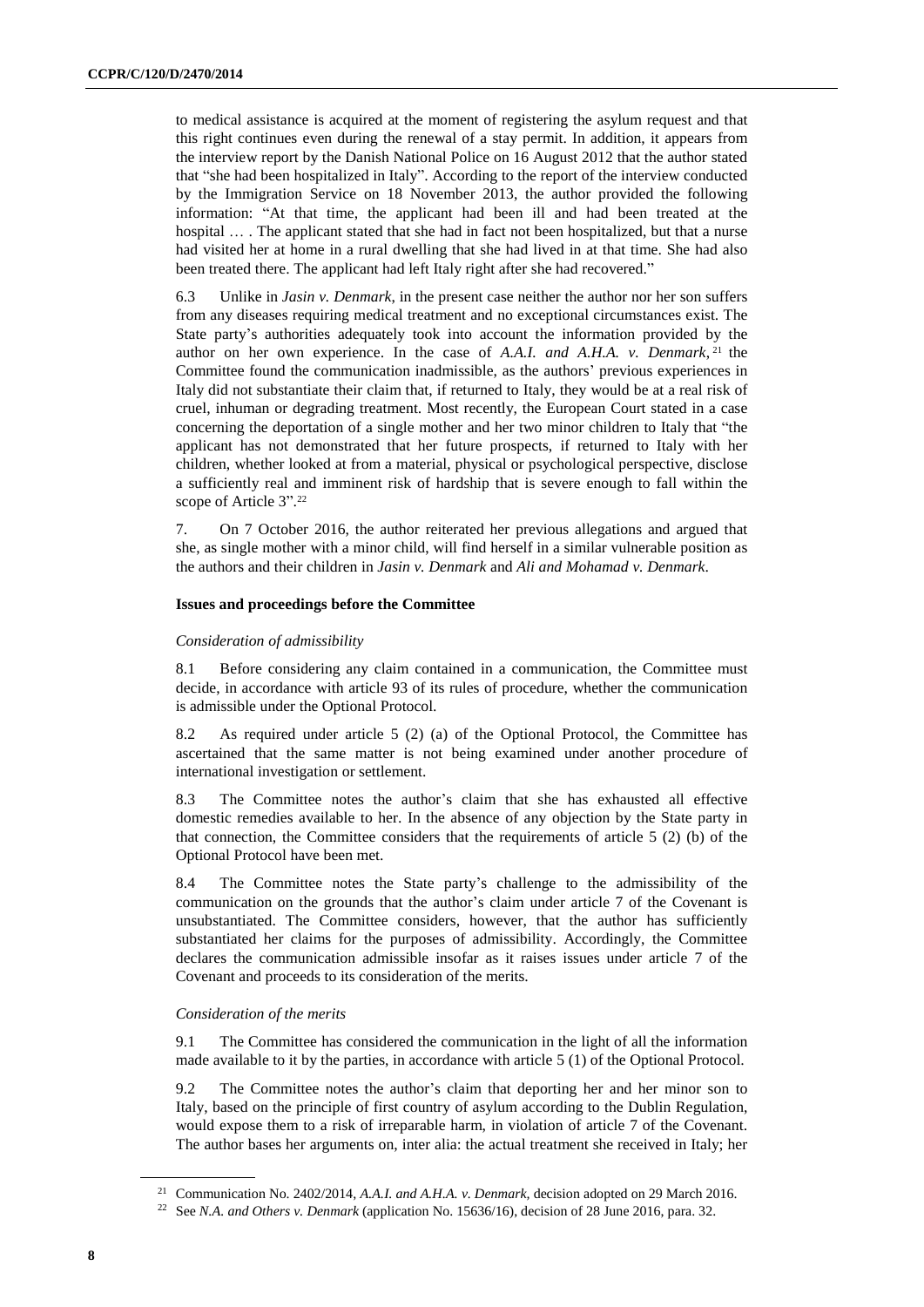particular vulnerability as a single mother with a small child; the general reception facilities for asylum seekers in Italy; and the failure of the Italian integration scheme for beneficiaries of international protection, as described in various reports.

9.3 The Committee recalls its general comment No.  $31<sub>1</sub>$ <sup>23</sup> in which it refers to the obligation of States parties not to extradite, deport, expel or otherwise remove a person from their territory when there are substantial grounds for believing that there is a real risk of irreparable harm, such as that contemplated by article 7 of the Covenant, which prohibits cruel, inhuman or degrading treatment. The Committee has also indicated that the risk must be personal and that the threshold for providing substantial grounds to establish that a real risk of irreparable harm exists is high.<sup>24</sup> The Committee further recalls its jurisprudence that considerable weight should be given to the assessment conducted by the State party, and that it is generally for the organs of the States parties to the Covenant to review and evaluate facts and evidence in order to determine whether such a risk exists,<sup>25</sup> unless it is found that the evaluation was clearly arbitrary or amounted to a denial of justice.<sup>26</sup>

9.4 The Committee notes that the author has not challenged the information provided by the Italian authorities to the Danish Immigration Service that she was granted subsidiary protection in Italy with a residence permit that expired on 22 December 2014. The Committee further notes the author's allegation that, although she was pregnant and had health problems at the time she was living in Italy, she was not given any special care and had difficulties getting food and access to basic sanitary facilities.

9.5 The Committee notes the various reports submitted by the author highlighting the lack of available places in the reception facilities in Italy for asylum seekers and returnees under the Dublin Regulation. The Committee notes in particular the author's submission that returnees, like herself, who had already been granted a form of protection and benefited from the reception facilities when they were in Italy are no longer entitled to accommodation in the public reception centres for asylum seekers.<sup>27</sup> The Committee also notes that the author submits that returnees also face severe difficulties in Italy finding access to sanitary facilities and food.

9.6 The Committee notes the finding of the Board that Italy should be considered the first country of asylum in the present case and the position of the State party that such a country is obliged to provide asylum seekers with basic human standards, although it is not required that such persons have the same social and living standards as nationals of the country (see paragraph 4.4 above). The Committee also notes that the State party also referred to a decision of the European Court of Human Rights, in which the Court stated that, although the situation in Italy had its shortcomings, it had not disclosed a systemic failure to provide support or facilities catering for asylum seekers (see paragraph 4.5 above).

9.7 The Committee recalls that States parties should, when reviewing challenges to decisions to remove individuals from their territory, give sufficient weight to the real and personal risk such individuals might face if deported.<sup>28</sup> In particular, any evaluation of whether individuals are likely to be exposed to conditions constituting cruel, inhuman or degrading treatment in violation of article 7 of the Covenant must be based not only on an assessment of the general conditions in the receiving country, but also on the individual circumstances of the persons in question. Those circumstances include factors that increase

<sup>&</sup>lt;sup>23</sup> See the Committee's general comment No. 31 (2004) on the nature of the general legal obligation imposed on States parties to the Covenant, para. 12.

<sup>24</sup> See communications No. 2007/2010, *X v. Denmark*, Views adopted on 26 March 2014, para. 9.2; No. 692/1996, *A.R.J. v. Australia,* Views adopted on 28 July 1997, para. 6.6; and No. 1833/2008*, X v. Sweden*, Views adopted on 1 November 2011, para. 5.18.

<sup>25</sup> See communication No. 1957/2010, *Lin v. Australia*, Views adopted on 21 March 2013, para. 9.3.

<sup>26</sup> See communications No. 2681/2015, *Y.A.A. and F.H.M. v. Denmark*, Views adopted on 10 March 2017, para. 7.3; and No. 2512/2014, *Rezaifar v. Denmark*, Views adopted on 10 March 2017, para. 8.3.

<sup>27</sup> See Asylum Information Database, "National country report: Italy", pp. 54-55.

<sup>28</sup> See, for example, communications No. 1763/2008, *Pillai et al. v. Canada*, Views adopted on 25 March 2011, paras. 11.2 and 11.4; and No. 2409/2014, *Ali and Mohamad v. Denmark*, Views adopted on 29 March 2016, para. 7.8.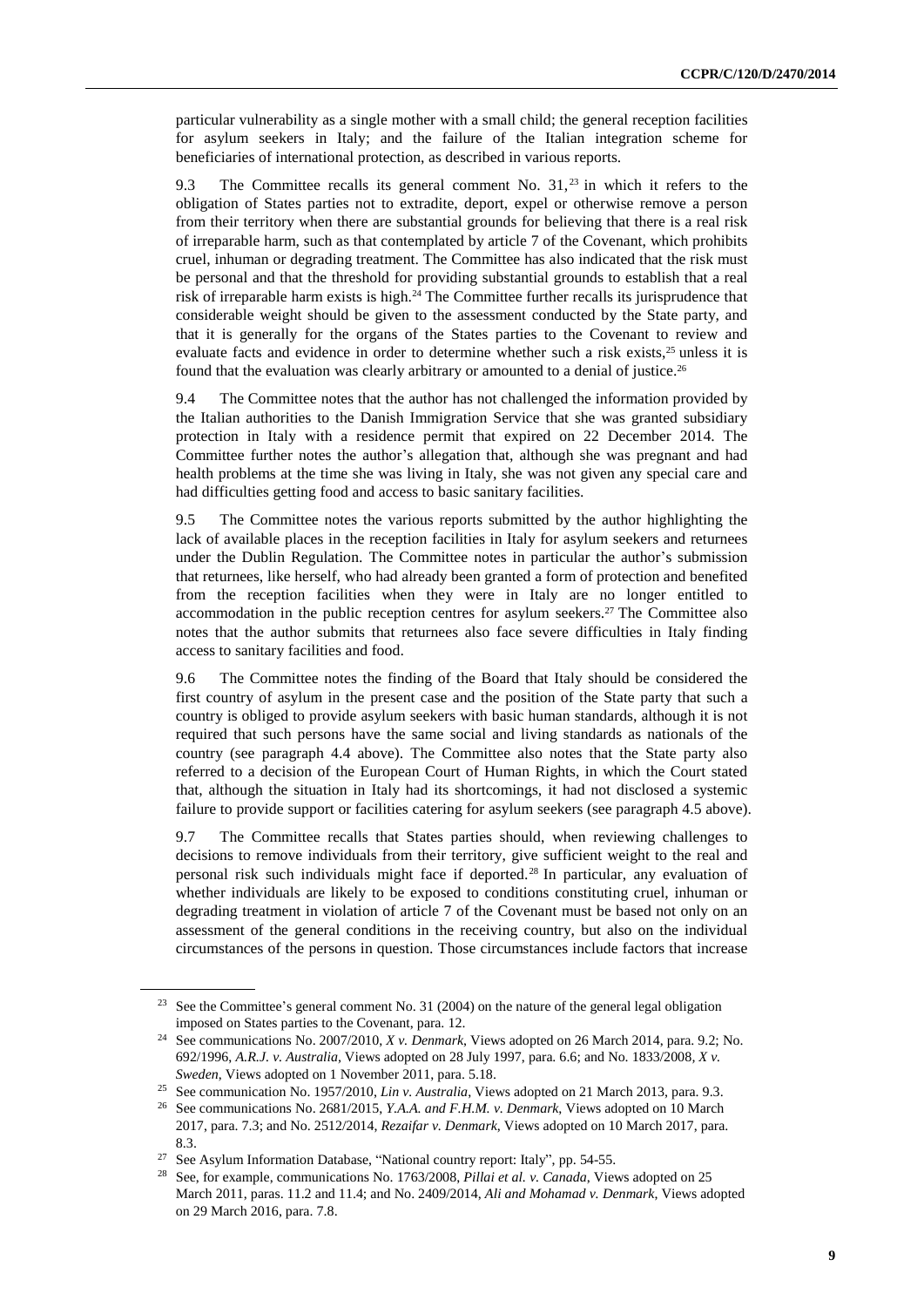the vulnerability of such persons and that could transform a situation that is tolerable for most into an intolerable one for others. They should also take into account, in cases considered under the Dublin Regulation, the previous experiences of the removed individuals in the first country of asylum, which may underscore the special risks that they are likely to face and may thus render their return to the first country of asylum a particularly traumatic experience for them.<sup>29</sup>

9.8 The Committee notes the information provided to the State party by the Italian authorities according to which an alien who has been granted residency in Italy as a recognized refugee or has been granted protection status may submit a request to renew his or her expired residence permit upon re-entry into Italy.

9.9 However, the Committee considers that the State party did not fully examine the author's claims, based on her personal circumstances, that, despite being granted residency in Italy, she would face unbearable living conditions there.

9.10 The Committee recalls that States parties should give sufficient weight to the real and personal risk a person might face if deported<sup>30</sup> and considers that it was incumbent upon the State party to undertake an individualized assessment of the risk that the author and her son would face in Italy, rather than rely on general reports and on the assumption that, as the author had benefited from subsidiary protection in the past, she would, in principle, be entitled to the same level of subsidiary protection today. The Committee notes that the author was able to stay in reception facilities in the past. However, according to the author's uncontested allegations: she faced poor living conditions, even during her pregnancy, since she slept under a shed roof on a mattress without sheets and with only one meal per day; she has no education; and, although she acknowledged that she had received many documents from the Italian authorities, she was not aware that she had a residence permit to live in Italy. The Committee also notes the author's allegations that, owing to the difficulties in getting access to sufficient food and medical care in Italy, she was undernourished, fainted often and almost had a miscarriage. The information before the Committee shows that persons in a situation similar to that of the author often end up living on the streets or in precarious and unsafe conditions unsuitable, in particular, for small children. However, the Board's decision failed to assess the author's personal past experience in Italy and the foreseeable consequences of forcibly returning her. Against this background, the Committee considers that the State party failed to give due consideration to the special vulnerability of the author, a single mother with no education, with a 5-year-old child, and with no previous integration into Italian society. Notwithstanding her formal entitlement to subsidiary protection in Italy, there is no indication that, in practice, the author would actually be able to find accommodation and provide for herself and her child in the absence of assistance from the Italian authorities. The State party also failed to seek effective assurances from the Italian authorities that the author and her son would be received in conditions compatible with their status as asylum seekers entitled to temporary protection and the guarantees under article 7 of the Covenant. In particular, the State party failed to request Italy to undertake: (a) to renew the author's residence permit and to issue a permit to her child; and (b) to receive the author and her son in conditions adapted to the child's age and the family's vulnerable status that would enable them to remain in Italy.<sup>31</sup>

9.11 Consequently, the Committee considers that the removal of the author and her son to Italy, in her particular circumstances and without the aforementioned assurances, would amount to a violation of article 7 of the Covenant.

10. The Committee, acting under article 5 (4) of the Optional Protocol, is of the view that the deportation of the author and her son to Italy without effective assurances would violate their rights under article 7 of the Covenant.

<sup>29</sup> See *Y.A.A. and F.H.M. v. Denmark*, para. 7.7.

<sup>30</sup> See, for example, *Pillai et al. v. Canada*, paras. 11.2 and 11.4; and *Ali and Mohamad v. Denmark*, para. 7.8.

<sup>31</sup> See *Jasin v. Denmark*, para. 8.9; *Ali and Mohamad v. Denmark*, para. 7.8; and *Ahmed* v. *Denmark*, para. 13.8.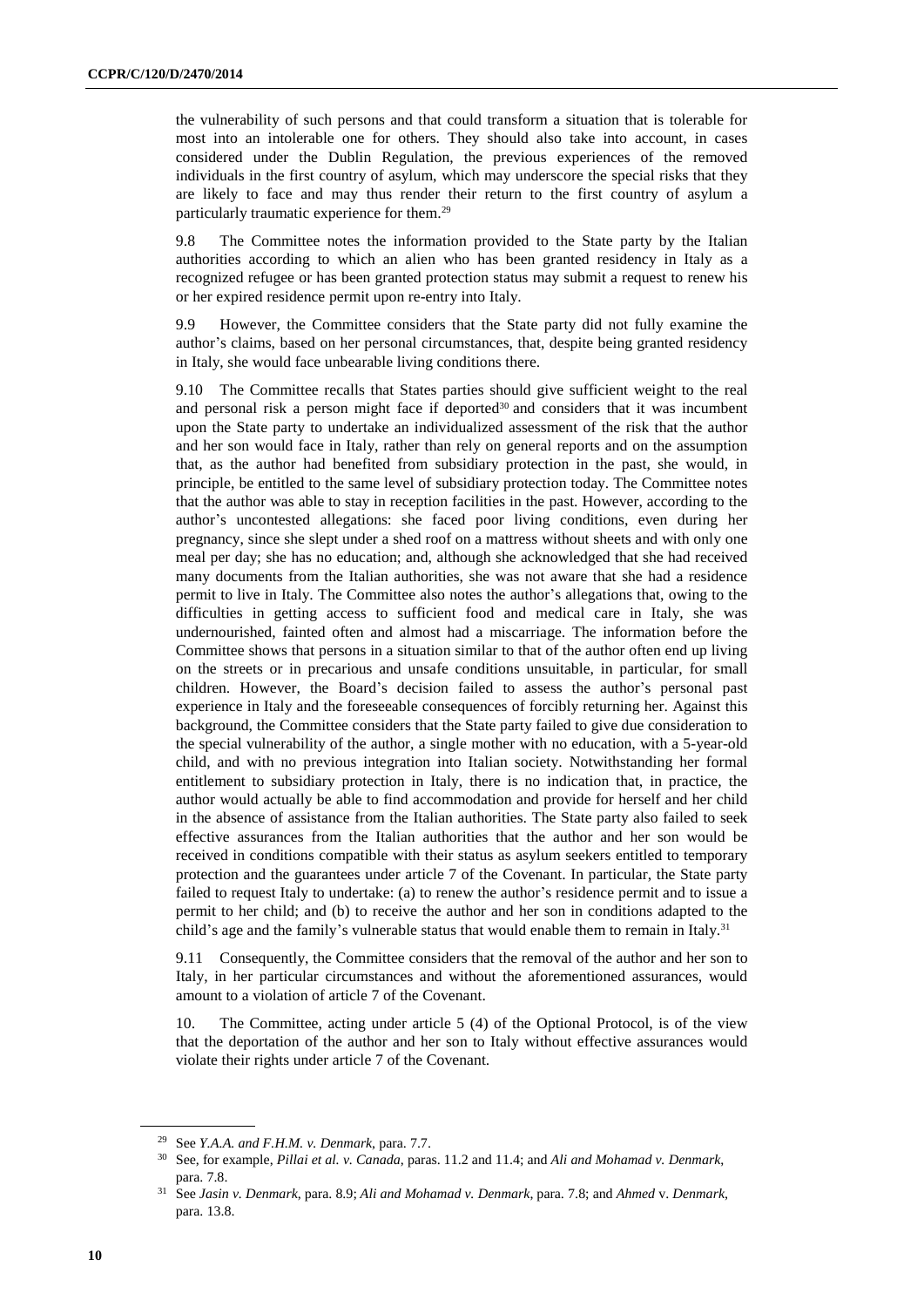11. In accordance with article 2 (1) of the Covenant, which establishes that States parties undertake to respect and to ensure to all individuals within their territory and subject to their jurisdiction the rights recognized in the Covenant, the State party is under an obligation to proceed to a review of the author's claim, taking into account the State party's obligations under the Covenant, the Committee's present Views and the need to obtain effective assurances from Italy, as set out in paragraph 9.10 above. The State party is also requested to refrain from expelling the author and her son to Italy while their request for asylum is being reconsidered.

12. Bearing in mind that, by becoming a party to the Optional Protocol, the State party has recognized the competence of the Committee to determine whether there has been a violation of the Covenant and that, pursuant to article 2 of the Covenant, the State party has undertaken to ensure to all individuals within its territory and subject to its jurisdiction the rights recognized in the Covenant and to provide an effective remedy when it has been determined that a violation has occurred, the Committee wishes to receive from the State party, within 180 days, information about the measures taken to give effect to the present Views. The State party is also requested to publish the present Views and to have them translated into the official language of the State party and widely distributed.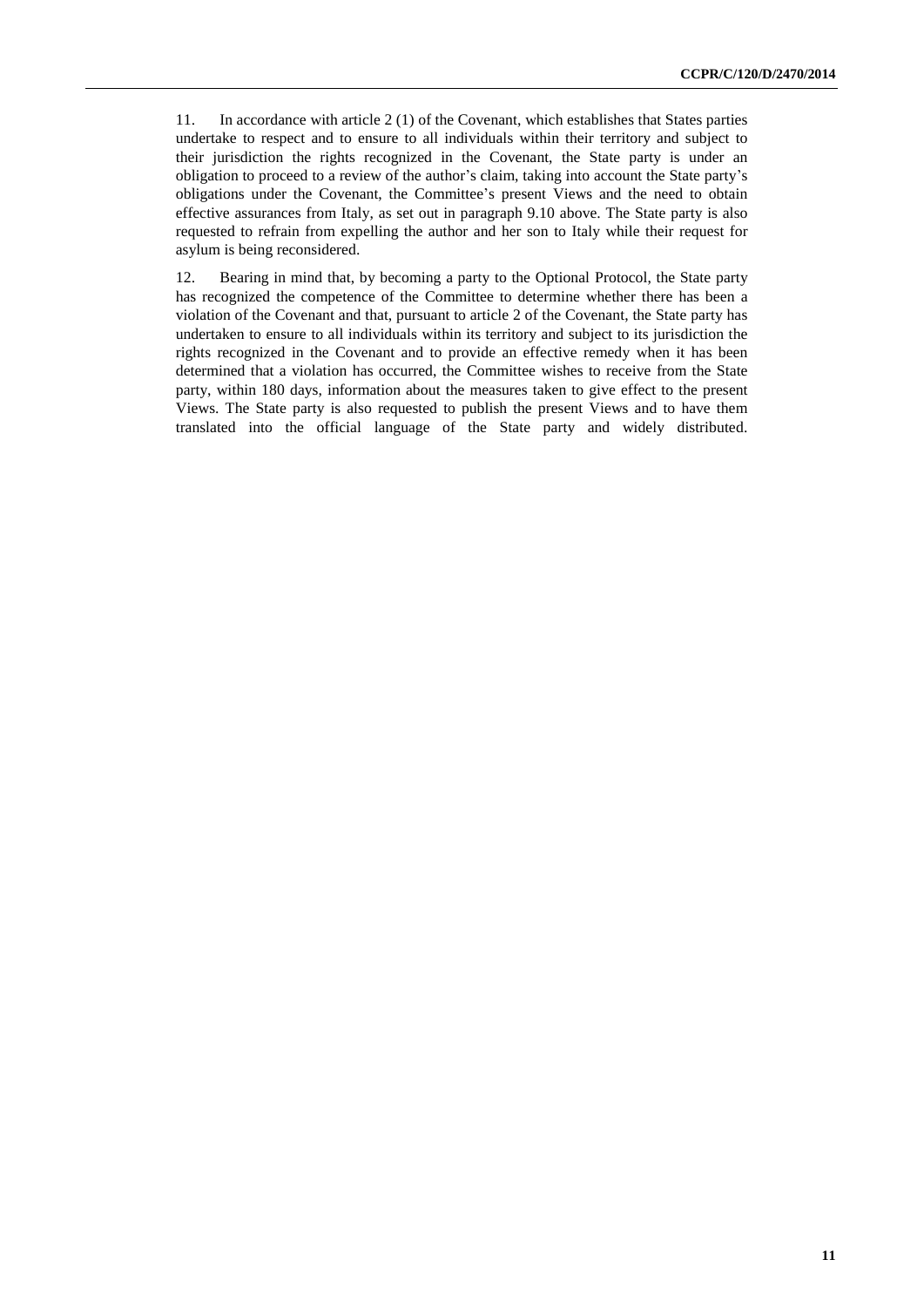### **Annex**

### **Joint opinion of Committee members Yuval Shany, Christof Heyns and Photini Pazartzis (dissenting)**

1. We regret that we are unable to join the majority on the Committee in finding that, in deciding to deport the author and her son to Italy, Denmark would, if it implemented the decision, violate its obligations under article 7 of the Covenant.

2. In paragraph 9.3 of the Views, the Committee recalls that: "it is generally for the organs of the States parties to the Covenant to review and evaluate facts and evidence in order to determine whether such a risk exists, unless it is found that the evaluation was clearly arbitrary or amounted to a denial of justice". Despite this, the majority of the Committee rejected the factual conclusion of the Immigration Service and the Board that the author had failed to establish grounds for asylum because she would be protected in Italy against refoulement, and because "the financial and social conditions offered to her would be adequate for Italy to serve as her first country of asylum" (para. 2.9 above). The majority considered that the State party failed to "fully examine the author's claims, based on her personal circumstances, that despite being granted residence in Italy, she would face unbearable living conditions there" (para. 9.9).

3. We disagree with the analysis offered by the majority, as it has not been shown to us that any of the facts alleged by the author was not taken into account by the Danish authorities. Furthermore, the conclusion reached by the Danish authorities represents, in our view, a reasonable application of the legal standards introduced by the Covenant.

4. According to the well-established case law of the Committee, States parties are obliged not to deport persons from their territory when there are substantial grounds for believing that there is a real risk of irreparable harm, such as that contemplated by articles 6 and 7 of the Covenant, either in the country to which removal is to be effected or in any country to which the person may subsequently be removed.<sup>1</sup> Not every exposure to personal hardship in a country of removal would, however, fall within the scope of the removing State's obligations as regards non-refoulement.<sup>2</sup>

5. With the possible exceptions of those individuals who face special hardship due to their particular situation of vulnerability,<sup>3</sup> which renders their plight exceptionally harsh and irreparable in nature, poor living conditions and difficulties in accessing the social services available do not constitute in themselves grounds for non-refoulement. A contrary interpretation, recognizing all individuals facing poverty and limited social assistance as potential victims of article 7 of the Covenant, has little support in the case law of the Committee or in State practice, and would extend the protection of article 7 and the nonrefoulement principle (which are absolute in nature) to breaking point.

6. Although we support the Views adopted by the Committee in *Jasin v. Denmark*, 4 the facts in that case were significantly different from the facts of the present case and do not warrant the same legal conclusion. In *Jasin v. Denmark*, the author was in a particularly vulnerable situation, which made it nearly impossible for her to confront the exceptional hardships expected were she to be deported to Italy: a single mother of three small children, having to contend with her own health problems, who had lost her immigration status in Italy and whom the Italian welfare system had demonstrably failed to assist. Under these exceptional circumstances, the Committee was of the view that, without specific assurances of social assistance, Italy could not be considered a "safe country" of removal for the author

<sup>&</sup>lt;sup>1</sup> See the Committee's general comment No. 31 (2004) on the nature of the general legal obligation imposed on States parties to the Covenant, para. 12.

<sup>2</sup> See communication No. 265/1987, *Vuolanne v. Finland*, Views adopted on 7 April 1989.

<sup>3</sup> See communication No. 2360/2014, *Jasin v. Denmark*, Views adopted on 22 July 2015.

<sup>4</sup> Ibid.